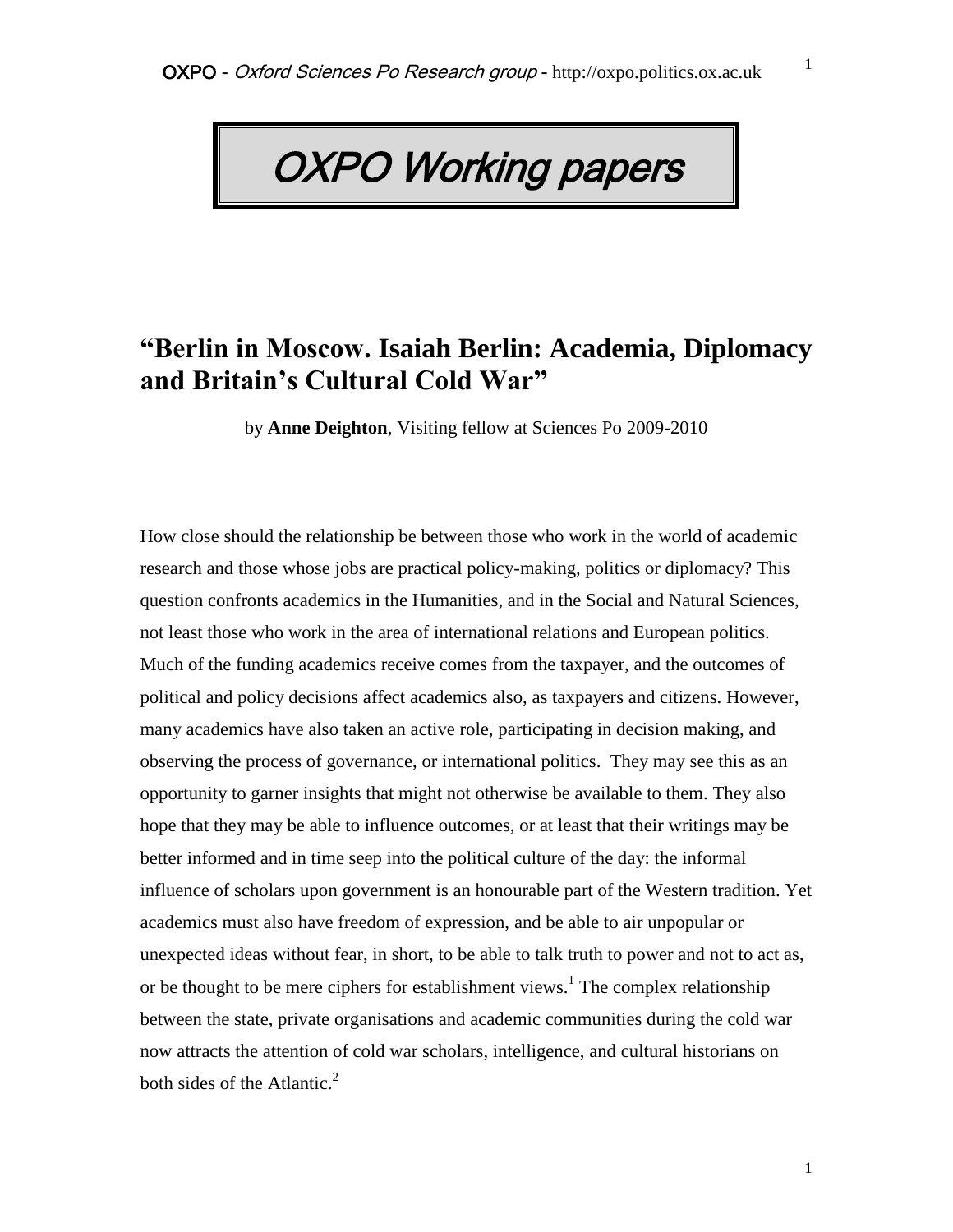Sir Isaiah Berlin (1909-1997), was a fascinating example of a so-called 'cold war intellectual': he was an esteemed scholar, a political philosopher, and historian of ideas, and a very well-known public intellectual. He was, and still is generally considered to be one of the best-known political philosophers and intellectual historians of the 20th century, at least in the English speaking world. His work was coloured by his preoccupation with the idea of liberty; with Russian literature and thinking; and with the baleful influence of communism and the Soviet Union. Politically, he identified himself very strongly with an Anglo-American view of the cold war, and he was informed by his time in the British Embassy in Washington during the War, and then in the British Embassy in Moscow as the early cold war set in. He was a man who both reflected, and influenced the cultural positioning of the UK as Atlanticist, and anti-communist.<sup>3</sup>

Berlin's early life story is very remarkable, not least as an example of how forced migration affects individual identity and the migrant's sense of belonging. He was born in 1909, into a prosperous Jewish merchant family in Riga. At this time, Riga was the capital of Livonia, part of the Russian empire, but with a culture that was however as much German as Russian, Latvian, or Yiddish. In 1916, the Berlins left for Petrograd, where they stayed while the politics of the rest of the First World War, the Balfour Declaration, the Russian Revolution, the beginning of the Russo-Polish war were played out. By the end of 1920, the family finally fled to England. When the Berlin family arrived in London, Isaiah spoke virtually no English, (though he spoke German, as well as Russian, and some Latvian and Yiddish), but soon found his way through the English education system, flourished at St Paul's School (a boys' private day school) and went in 1928 to study classics, and then Politics, Philosophy and Economics at the University of Oxford. In 1932, he became a fellow of the prestigious All Souls College, the closest the United Kingdom then got to a purely research institute. It was during this period that he began to situate himself first as a philosopher, then as an intellectual historian. Berlin was to remain attached to the University of Oxford for over forty years, although he also had forays into active diplomacy for the British Foreign Office, and his later ideas were drawn in part from the politics of the world he saw around him during these periods.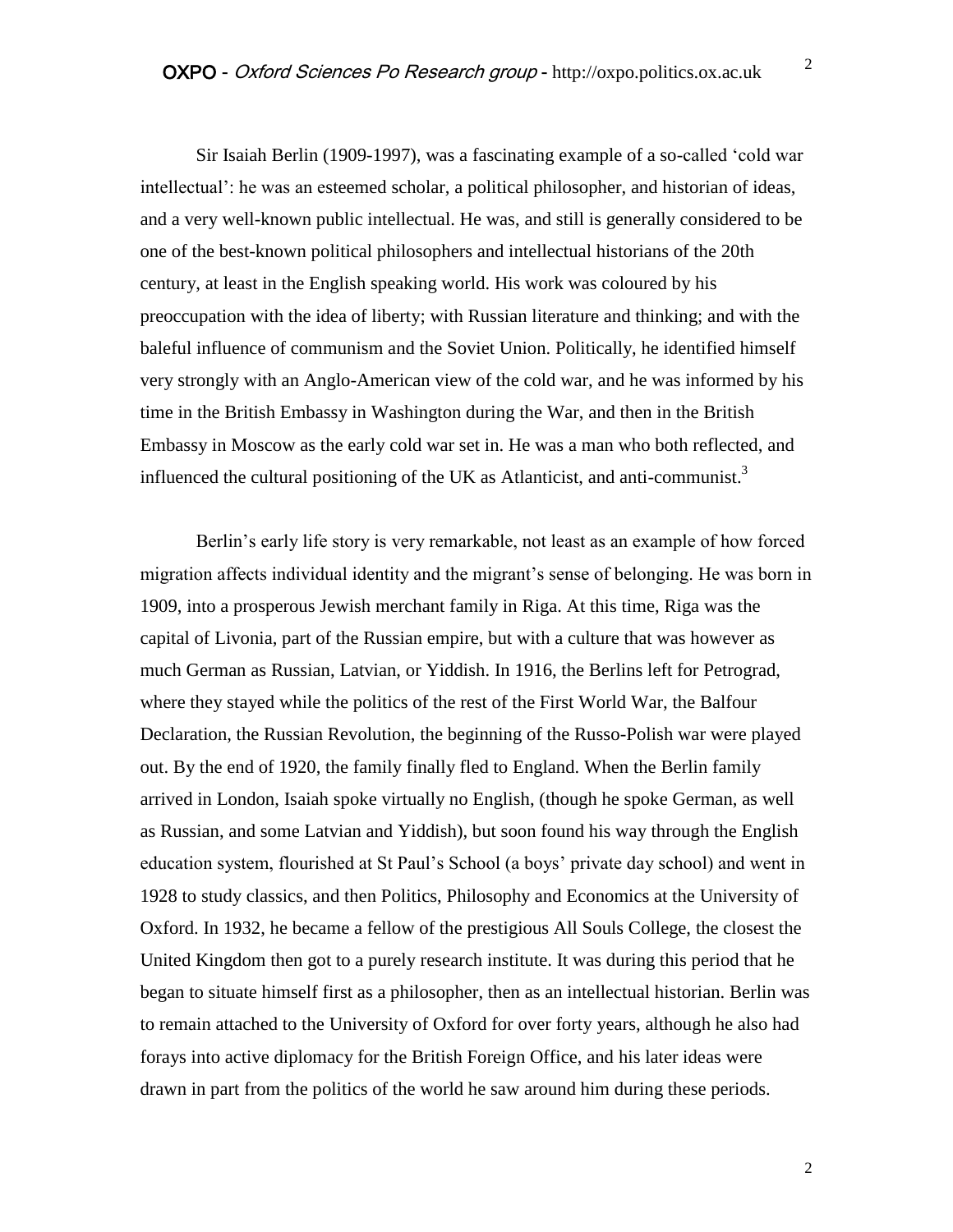When war broke out in 1939, Berlin was deeply hurt by the fact that he was not allowed to contribute to the war effort as he had been born in Latvia, and so he stayed in Oxford.<sup>4</sup> His work on Marx convinced him that historical context was vital to an understanding of the growth and development of political ideas, but it also left him with a loathing of historical determinism which he said was used as 'the chief ideological excuse for Stalin's crimes.<sup>5</sup> Then in mid 1940, Guy Burgess (of course as yet unknown in the UK as a Soviet spy, but now claiming to Berlin to be on an MI5 intelligence mission) suggested Berlin might go to Moscow with him as an embassy press officer, as cover for Burgess's own activities. This decision was so quickly agreed by the Foreign Office and Ministry of Information that Berlin did not have time to apply for a visa until he had arrived in the US on his way to Moscow.<sup>6</sup> However, this became an administrative disaster: Burgess was recalled to London just after the two had arrived in New York. Then, although Berlin did manage to get a visa, Stafford Cripps, the British Ambassador to the Soviet Union, refused to have him on his staff in Moscow. So he was left stranded, (having temporarily given up his Oxford post), until given an offer of work with the British Press Service in New York.

Within six months, Berlin proved himself to be a very competent analyst and report-writer, and so went on to spend the next four years in the US working for the Ministry of Information and then the Foreign Office, honing his report-writing skills with analyses on the state of American opinion from the British Embassy in Washington. The Washington visit was memorable for many reasons: the wartime Prime Minister Winston Churchill's soft-power strategy was to woo and then to influence the Americans as Allies, and the Embassy was crammed with additional British staff and advisors, many of them plucked from British universities. Berlin reported back to London on the state of American public opinion, while also keeping up an extensive correspondence about his work and observations. He was considered a hugely successful report writer, and made his name amongst the British establishment of the day.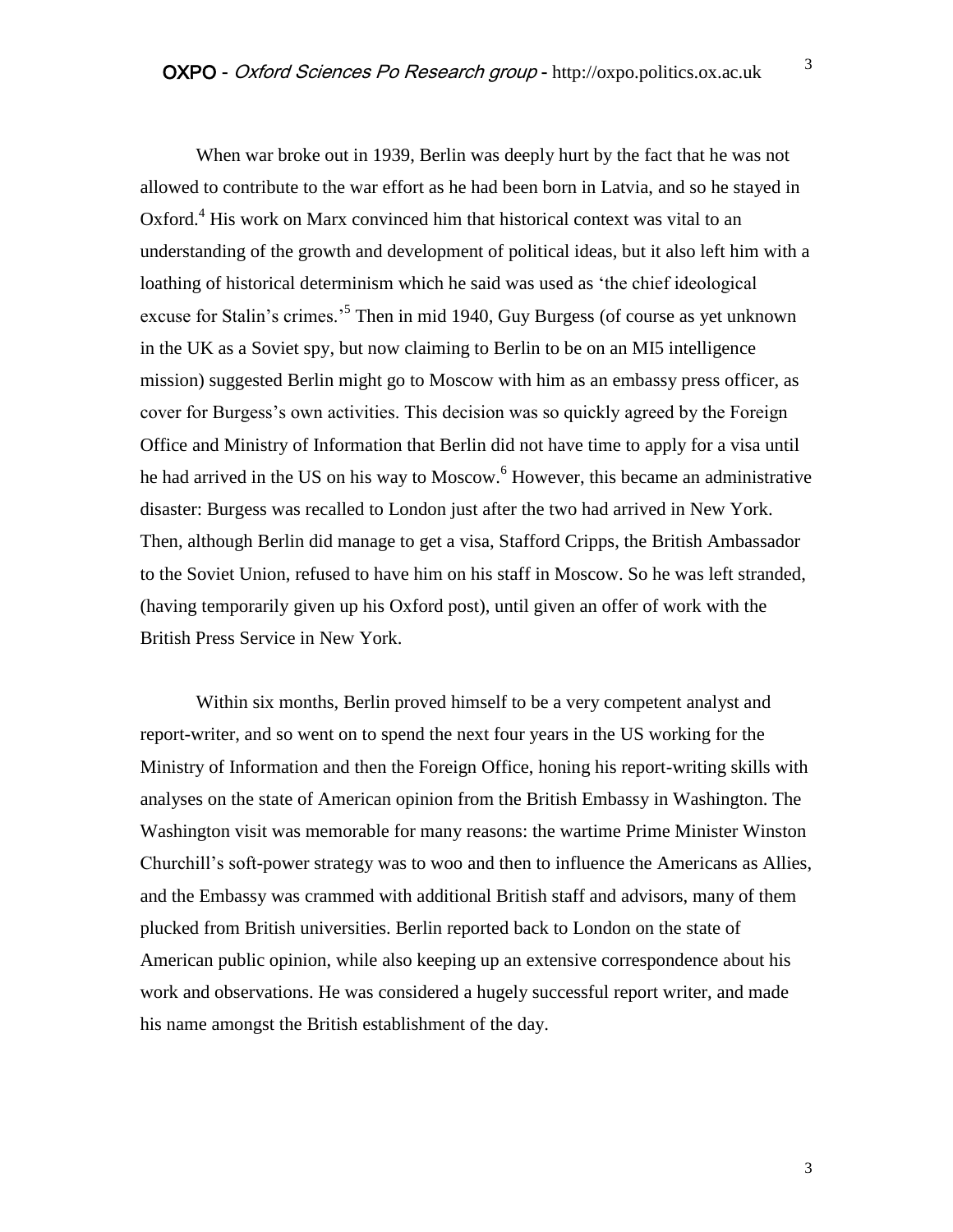He also made innumerable contacts with both Zionist lobbyists (especially Chaim Weizmann), with British and American elite journalists, with diplomats and others, meeting and working with senior US diplomats, including George Kennan and Charles Bohlen in the State Department, and generally enjoying the hothouse atmosphere of the British Embassy in Washington where there were nearly 3000 additional staff.<sup>7</sup> One of his last dispatches was to reflect on the possible consequences of the death of Roosevelt in April 1945.

However, from the end of 1944, Berlin had been manoeuvring with his contacts in the Foreign Office to get a position back in London, as he was finding his post in Washington 'a morally exhausting process.' The distinguished historian, Arnold Toynbee offered him a post as the head of the Soviet Section of the Foreign Office Research Department, but Berlin declined, saying that he would need first to return to Moscow before he could consider such a post.<sup>8</sup> He mused in January 1945, that, after a spell back in London, perhaps even in the Cabinet Office, he would be happy to return to Oxford, but would also like to 'retain some sort of semi-academic connection with the FO.'<sup>9</sup> However, his boss, the British Ambassador Lord Halifax took a dim view of Berlin's efforts to persuade his friends in London to get him moved back, and it was finally agreed Berlin would stay in Washington until May 1945, attending the San Francisco conference to help with Russian translation.

Berlin then hoped to be sent to the important three-power Potsdam conference. It seems that this idea was scotched at the very last moment by the then Foreign Secretary, Anthony Eden, who apparently had heard rumours about Berlin's personal dislike of him, much to the disgust of his friends who thought he had been badly treated.<sup>10</sup> However, even before this minor fiasco, the Ambassador to Moscow, Archibald Clark Kerr (later Lord Inverchapel), had invited Berlin to Moscow for three months, to prepare a dispatch on the state of American-British-Soviet relations in the world.<sup>11</sup> This led to Berlin's second mission for HMG, this time between 1945 and 1946, when he went to the British Embassy in Moscow for six months. The visit to Moscow was to be totally different from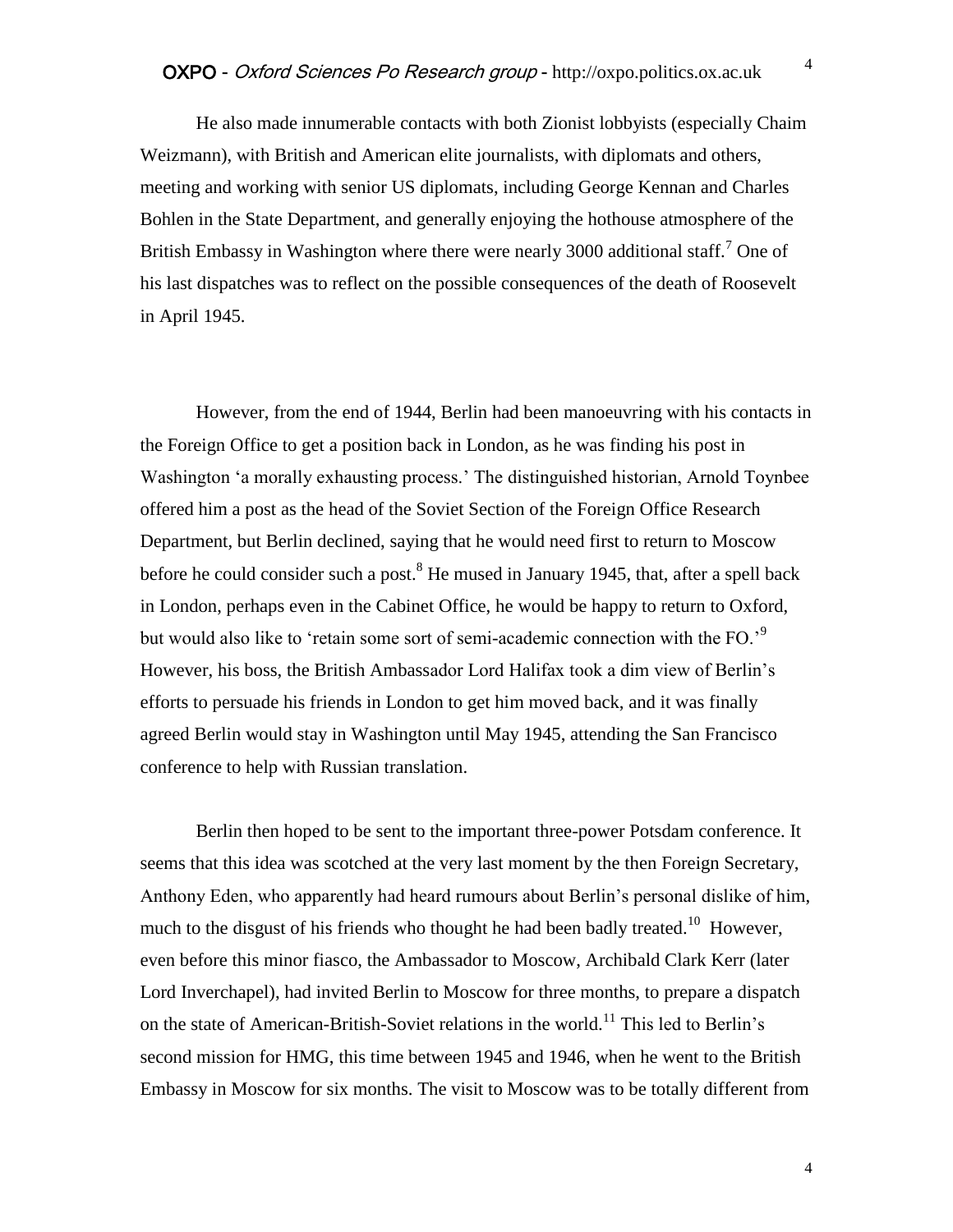the time he spent in the US. As the cold war descended across Europe and the wider world, British perceptions and policies were shifting on what line to take with the Soviet Union, which had nevertheless been a wartime ally since 1941. In September 1945 Berlin set off for Moscow, passing through Berlin, and meeting in that shell-shocked city with his friends from British intelligence, including Noel Annan. Excited but apprehensive, he was now returning to Moscow, and to a country he and his family had had to leave over twenty years earlier when he was only a schoolboy.

Moscow in 1945 was not an agreeable posting for British diplomats. All available accounts describe the isolation endured by Western diplomats, the harsh living conditions, and the atmosphere of tension in the early postwar months. Clark Kerr favoured an Anglo-Soviet alliance, then under discussion in London, and clearly thought Berlin could be useful as a conduit to Soviet opinion formers. Also in the British Embassy at this time was Frank Roberts, who was already an experienced East European specialist.<sup>12</sup> The American Embassy in Moscow was then run by Averell Harriman, who then went to London as US Ambassador, and who had George Kennan as his ministercounsellor. The latter's own career in Moscow in this period was distinguished by the famous Long Telegram, and Berlin already knew him from Washington.<sup>13</sup> Harry Hopkins, also known to Berlin from Washington, was sent out briefly by Truman towards the end of 1945.

Berlin was meant to be writing a major piece on strategy for the Foreign Office. His social and linguistic skills, the positive reputation that he had acquired during his time in Washington as a networker and as an able and interesting commentator on US affairs for London, his affability and especially his determination to revisit the Soviet Union somehow or other, had all helped him to secure this project. Indeed, this was a crucial moment in British foreign policy, as the newly elected Labour government sought to make up-to-date threat assessments in the face of the total collapse of Germany, and the armed presence of the Soviet Union in Eastern Europe. Military and intelligence circles in the UK were already very apprehensive about future Soviet conduct. Officials in the Foreign Office had not yet fully made up their mind, although there were strongly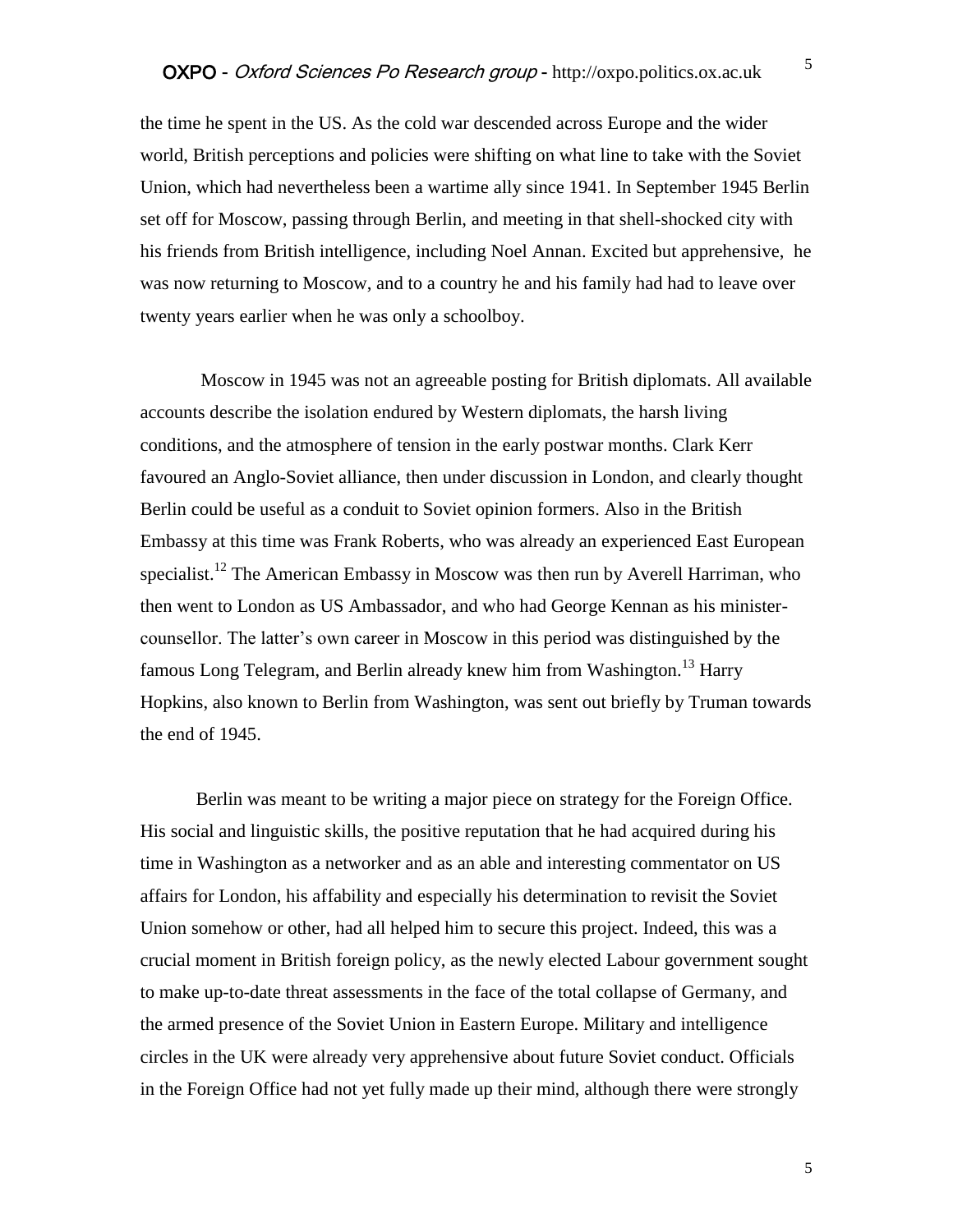rooted anti-communist sentiments amongst its specialist officials.<sup>14</sup> It was obvious that Britain could not now act alone, and that the United States would have to be on board, whatever policy decisions were made. The European powers were in no shape to give immediate and substantial weight or aid to any strategic realignment at this time – Eastern Europe found itself increasingly under Soviet influence, while the countries of Western Europe were battling with the consequences of war and occupation. So Isaiah Berlin was, in theory, particularly well placed to make a significant input to policy and perceptions at a genuinely important moment of flux.

He was given the task of preparing weekly reports on the Soviet press, as he had done in Washington, although the nature of this task would of course be completely different in Moscow. But his love of parties, gossip and chatter - his forte in the US - was to be of less avail in Moscow, where suspicion and resentment dominated. So while he was clearly close to his American and British colleagues, making contacts with Soviet professionals was to be very hard. However, his interests focused upon the artistic and cultural figures in Moscow and Leningrad at the time, and he quickly secured invitations to visit Boris Pasternak, and the poet Anna Akhmatova, and to go to artistic and theatrical events, while all the time observing the impact of the war and its ending upon society and the Soviet regime. Those artists who had survived seemed overwhelmed in 1945 by the 'shame that haunted all survivors of the era just passed', while most had been completely cut off from intellectual developments in the west from the 1930s onwards.<sup>15</sup> Berlin also went back for a week to Leningrad, where he had of course lived in as a child, when it was known as Petrograd. There he met Anna Akhmatova in a series of meetings which have acquired an almost cult-like status amongst literary writers, (although it appears that Berlin had not actually read her work).<sup>16</sup>

Ignatieff argues that it was these meetings with Akhmatova that convinced Berlin to write, not the strategic account for which he was being paid by the Foreign Office, but a resume of the cultural history of Russia in the Twentieth Century, and of Stalin's fight against established Russian culture. It is possible to see this as a cultural equivalent of Kennan's Long Telegram in terms of its assessment of the Soviet Union, although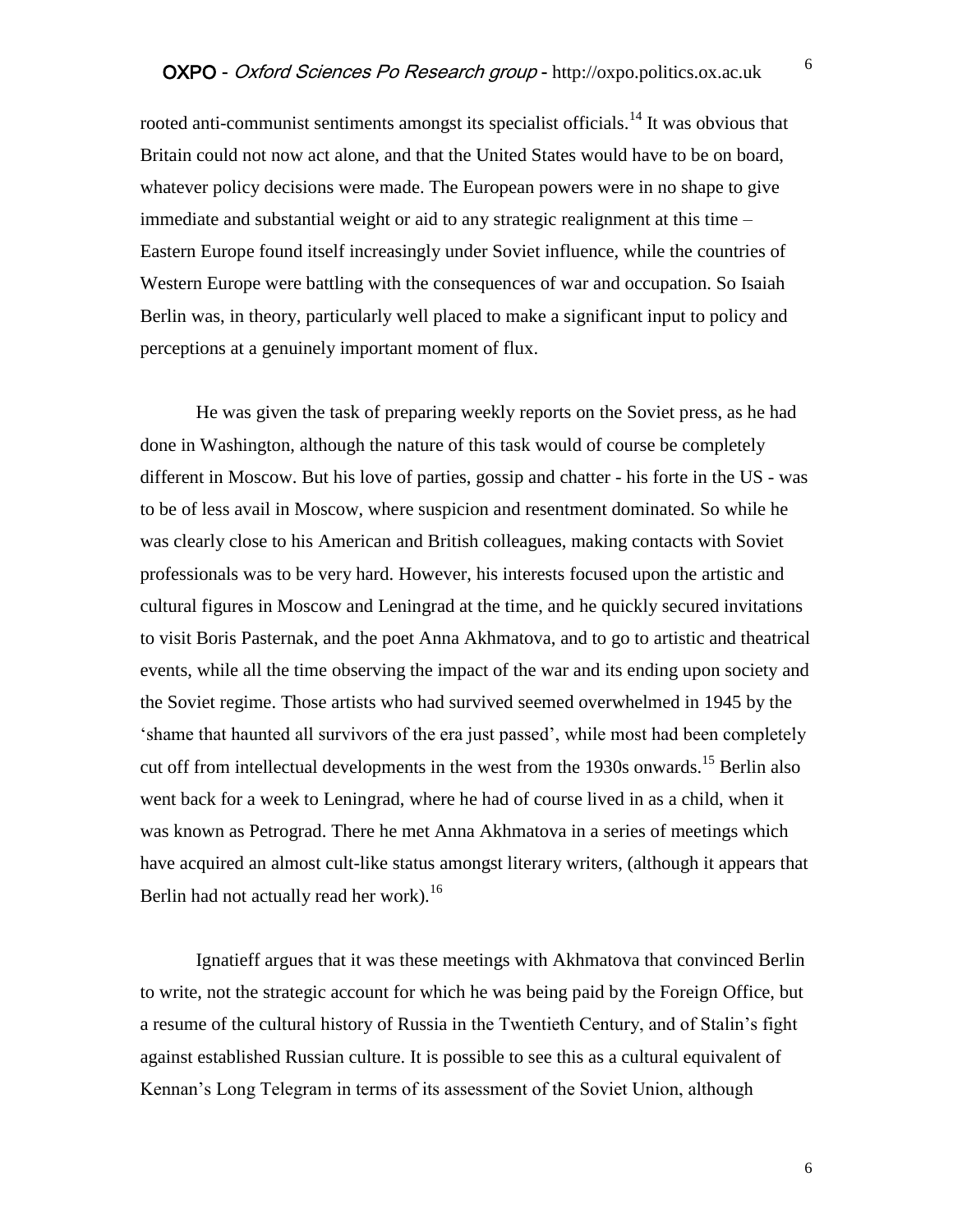Kennan's report had enormous and immediate political consequences, in a way that Berlin's certainly did not. His report that was completed by the end of December 1945. It was massive but provided what Frank Roberts called it a 'realistic' and 'very thorough and entertaining study of a very important section of Soviet society, and incidentally casts much light upon general conditions in the Soviet Union.<sup>17</sup> Berlin now left Moscow, going through Sweden and back to the Washington Embassy until he returned to Oxford in April 1946. He thought that the document was a 'rambling discourse on the Russian writers which appears tome an even darker jungle…than it had looked in Moscow.' He wrote to Averell Harriman that he thought his document on literature in the Soviet Union would not be read, and that he continued to think of the FO 'with some nostalgia but no regret of the world to which I do not think I shall ever be recalled.'<sup>18</sup>

Berlin's career - and fame - grew, but it does seem to be the case that he never sought to work for the Foreign Office after the 1940s, and indeed his papers reveal him to have been hostile towards the foreign secretary, Ernest Bevin. Yet Berlin was to remain a source of informal, but informed ideas about the Soviet Union for the Foreign Office and he was approached informally about the possibility of working in the Office's Eastern European department, but without success.<sup>19</sup> Sir Oliver Franks invited him to attend the Marshall Plan conference in Paris in the summer of 1947. He stayed there for only a few weeks, disliking both the atmosphere there and the hard graft of technical international negotiation.

Instead, Berlin became a player in what we now think of as the cultural cold war, as both his intellectual judgements on communism, and his anti-Soviet ideas deriving from his own personal experiences in the 1940s fused to make him an important member of the British Atlanticist and anti-communist intellectual elite. The tide was turning against those who favoured continued cooperation with the Soviet Union, while the future role of the United Kingdom itself remained unclear. Although a victorious power, it was bankrupt, yet still saddled with global responsibilities over its restive empire. Foreign office officials, politicians and strategists all knew that cold war politics could only be effective only if Britain and the United States thought in a similar way about the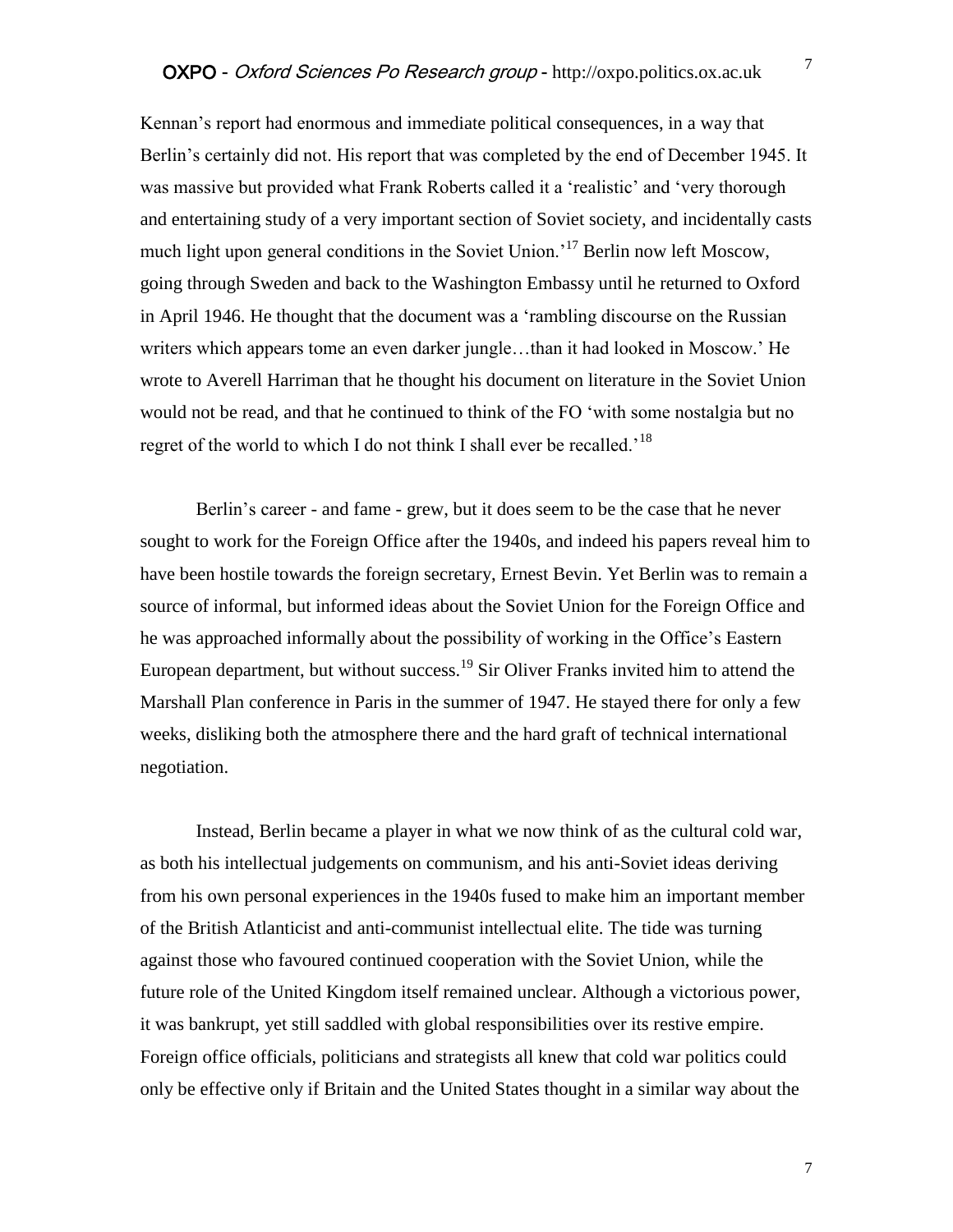Soviet threat, as there was no realistic or achievable balance of global power without the United States as part of the equation. Its west European partners, France in particular, presented small comfort to the United Kingdom as allies, given their own problems and weaknesses.

Isaiah Berlin thus soon came to epitomise the new Americanism of British intellectual life. He acquired a powerful reputation as an anti-communist, a zionist, and articulate pro-American public academic. Oxford remained at the centre of his public life, although he increasingly looked beyond its confines to London, and to the United States itself.<sup>20</sup> He found that he was now accepted among British intellectual elites in both Oxford and London, and increasingly in Russian Centres in the United States, and that he was becoming a willing commentator and indeed protagonist in the new cultural cold war that was taking shape by the late 1940s. At a time when both the 'establishment' and the intellectual elite in Britain were small, and totally dominated by Whitehall, the major parties, and the universities of Oxford, London, and Cambridge, personal contacts were of the greatest importance, and his voluminous correspondence bears witness to his ability to maintain very close personal contacts with those in government, as well as with fellow-academics. He was widely sought after as a specialist on the broader aspects of Soviet affairs. He gave talks to all political parties, and in Chatham House (the Royal Institute for International Affairs), was well known as a radio broadcaster, and wrote for Foreign Affairs.<sup>21</sup> The lesson that he took from this visit to the Soviet Union was that individuals did have, indeed had to have, the capacity and ability to stand up to the forces of tyranny that now swirled through the Soviet political system. However, he thought the Russians also saw Britain like an 'old chronic complaint…tiresome, annoying…probably incurable and madly irritating but not likely to lead to a really serious crisis unless complications set in.<sup>22</sup> Yet the influence he now brought to the British government was informal and fragmented, shaped by his own elite networks, and driven by his own agenda.

Indeed, he now realised that he was also not an academic in any traditional mould: he found writing hard, got bored with teaching, and much preferred talking about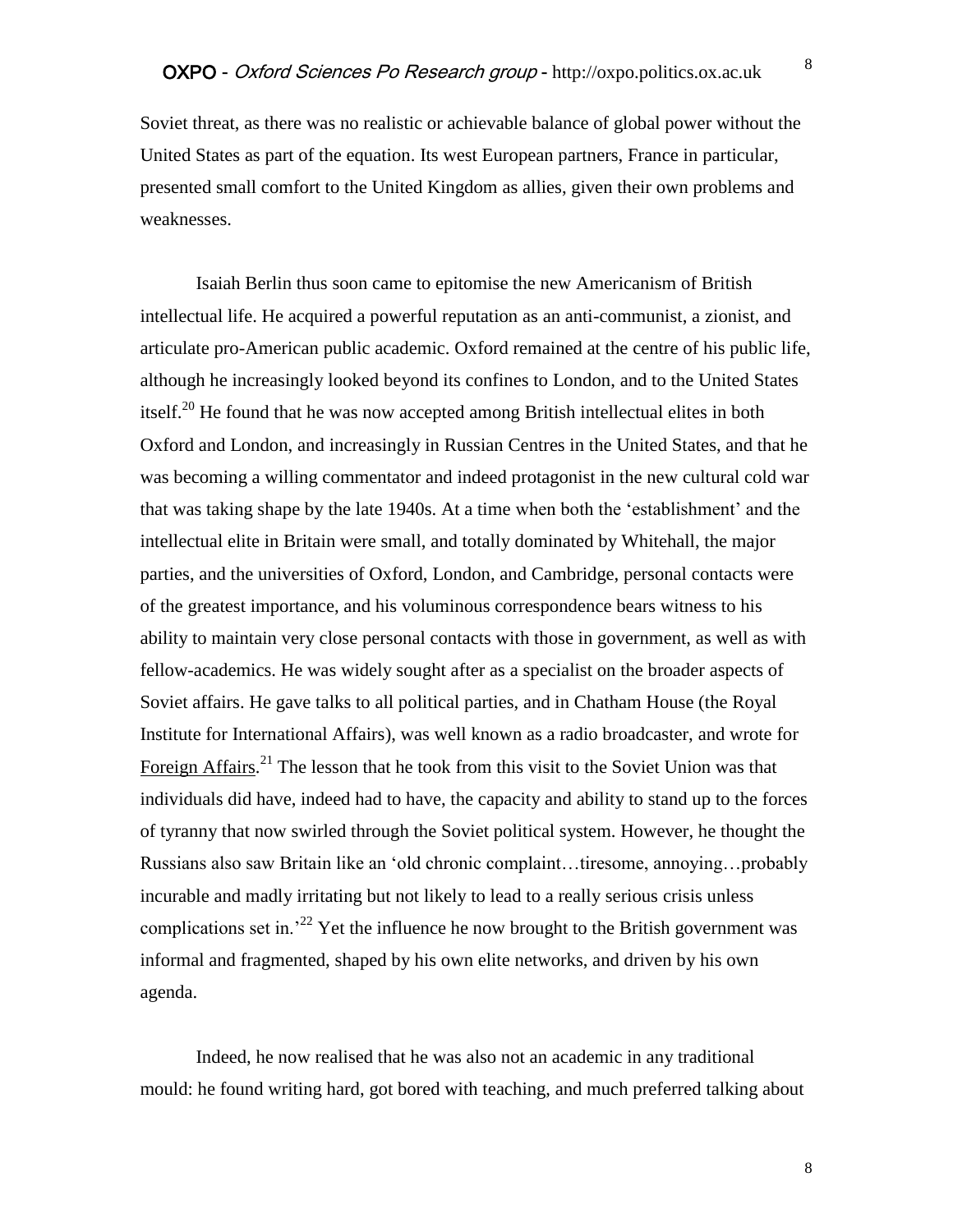ideas, socialising, and public debate.<sup>23</sup> His wartime and early postwar experiences had therefore led him to prefer to see the wider 'pattern in the carpet', supporting zionism while refusing to move to Israel and vigorously opposing Jewish terrorism; exploring the roots of intellectual developments in the Soviet Union while despising Stalin's polices and repression of individual liberties; writing short and profound pieces, rather than making detailed and specific reports and studies for government; curiously cautious but intellectually outspoken.<sup>24</sup>

The fundamental lesson Berlin had learnt in Washington, and then reinforced in the Soviet Union from 1945-6, was that Britain had to align itself as closely as possible with the United States. This was ironic, given that it is clear that he personally preferred European cultures, with their own variety and complexity. He was a displaced, multilingual European himself, but did not appear to take much interest in the federalist, functionalist or integrationist thinking that many elites on the European mainland were pursuing. For example, he was unable and unwilling to provide much practical help to the Foreign Office when he was approached about the possibility of incorporating a 'spiritual' dimension to Foreign Secretary Ernest Bevin's proposal for a European union against totalitarianism in early  $1948$ <sup>25</sup> He wrote a long piece for the Foreign Office, arguing that there was no 'Western' philosophical ideas that excluded Eastern marxism, 'any more than in chemistry of mathematics'. Rather, there were conflicting views about social life, in particular civil liberties, and a lack of belief that class affected each individual's ideas of the world.<sup>26</sup> There is little evidence of his interest in the Council of Europe which was created in 1949, and which he might have been expected to have become a champion, given that the Council's European Convention of Human Rights specifically privileged the individual over the state, and negative liberties over positive liberties, although he did see the Council's potential as a 'straw in the wind' for the future.<sup>27</sup> He wrote cautiously in 1949, only weeks after the signature of the North Atlantic Treaty, and just before the Council of Europe agreement was signed, as follows. 'I feel that on the situation of western Europe in general my thoughts are really not worth setting down, publicly or privately. I am deeply, and I fear, incurably, ignorant on economics both theoretical and applied…. Whenever I try to make even the political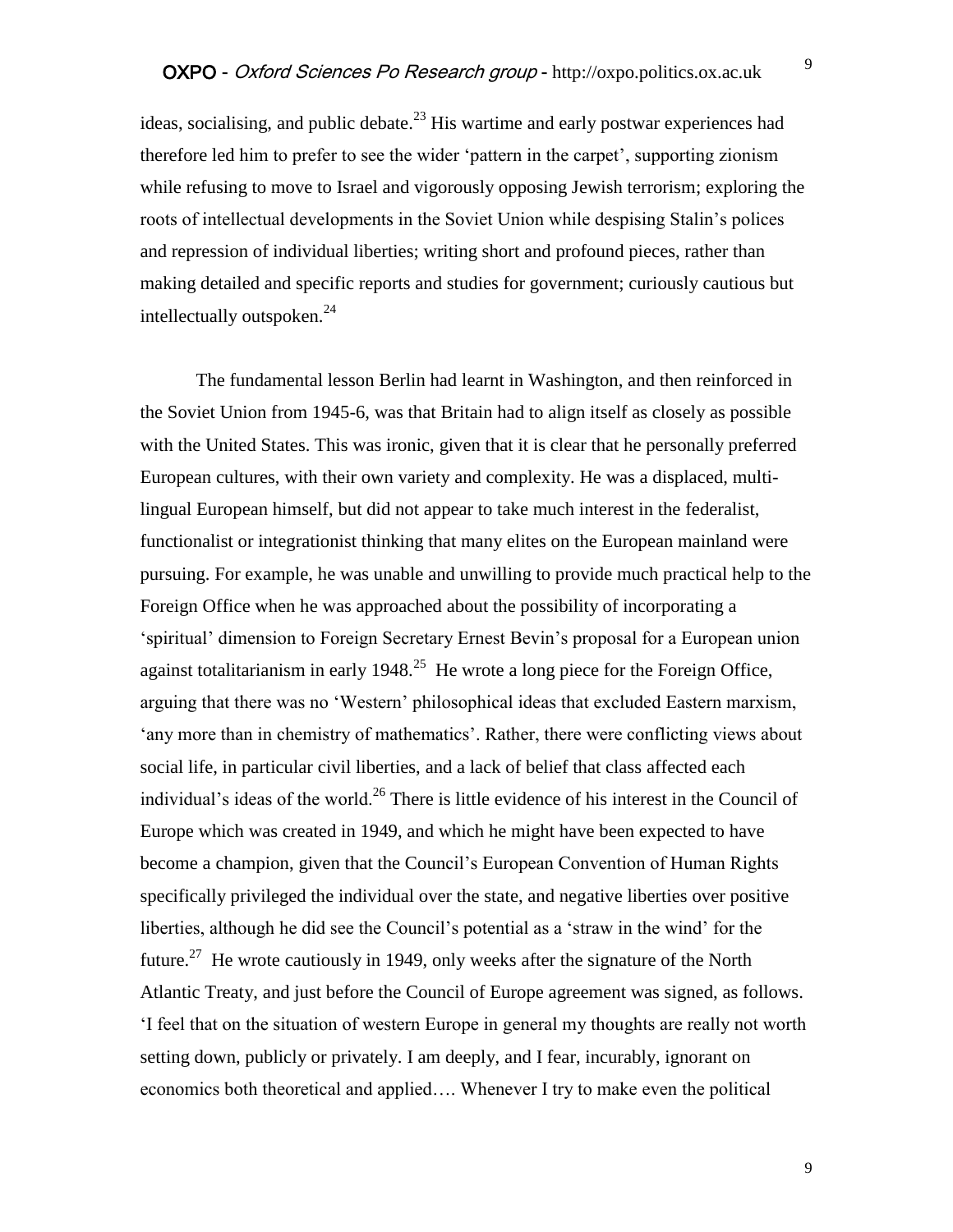aspect of these things clear to myself, I find myself formulating at best plausible platitudes, as worst a confused scrap heap of odd thoughts and memories casually thrown together….on things like the UNO, the North Atlantic Pact etc, I have nothing worth communicating.<sup>28</sup>

Nevertheless, he lectured to great effect in both the  $UK$  – including lectures for the FO and the War Office - and in the US. He tried to get Boris Pasternak to the UK from 1946 onwards.<sup>29</sup> His talks, his writing about Winston Churchill, and his other essays reinforced the hard-edged, Anglo-American thrust of Western cold war politics, unpacking a relationship that was a 'marriage from which…there is no hope, or fear, of ultimate divorce.' Britain had become part of the natural sphere of United States policy far more than had France or Italy, although he thought that the Labour government still had a 'desperate reluctance to realise that things are what they are and that their consequences will be what they will be.<sup>30</sup> Indeed, he reflected in 1951 that 'the principal preoccupation of many Western Europeans was how to avoid being crushed in the collision of the great giants against both of whom a rising resentment began to be felt. The *Kulturkampf* between the two worlds had reached the stage which made other issues, and attempts at synthesis between the rival systems of ideas… now see both irrelevant and futile. $^{31}$ 

Although there is no evidence that he did work that was knowingly funded by the CIA, or deliberately became involved in the covert cultural politics of the late 1940s and the 1950s, Berlin's prestige, status and written output nevertheless made him a figure in the new British Americanism of the cultural cold war, and he found himself completely comfortable with the epithet of a cold war intellectual. As he said when the scandal broke about the CIA subsidies to the cultural magazine, Encounter, to which he had contributed, 'I did not in the slightest object to American sources supplying the money – I was (and am) pro-American and anti-Soviet, and if the source had been declared I would not have minded in the least'. $^{32}$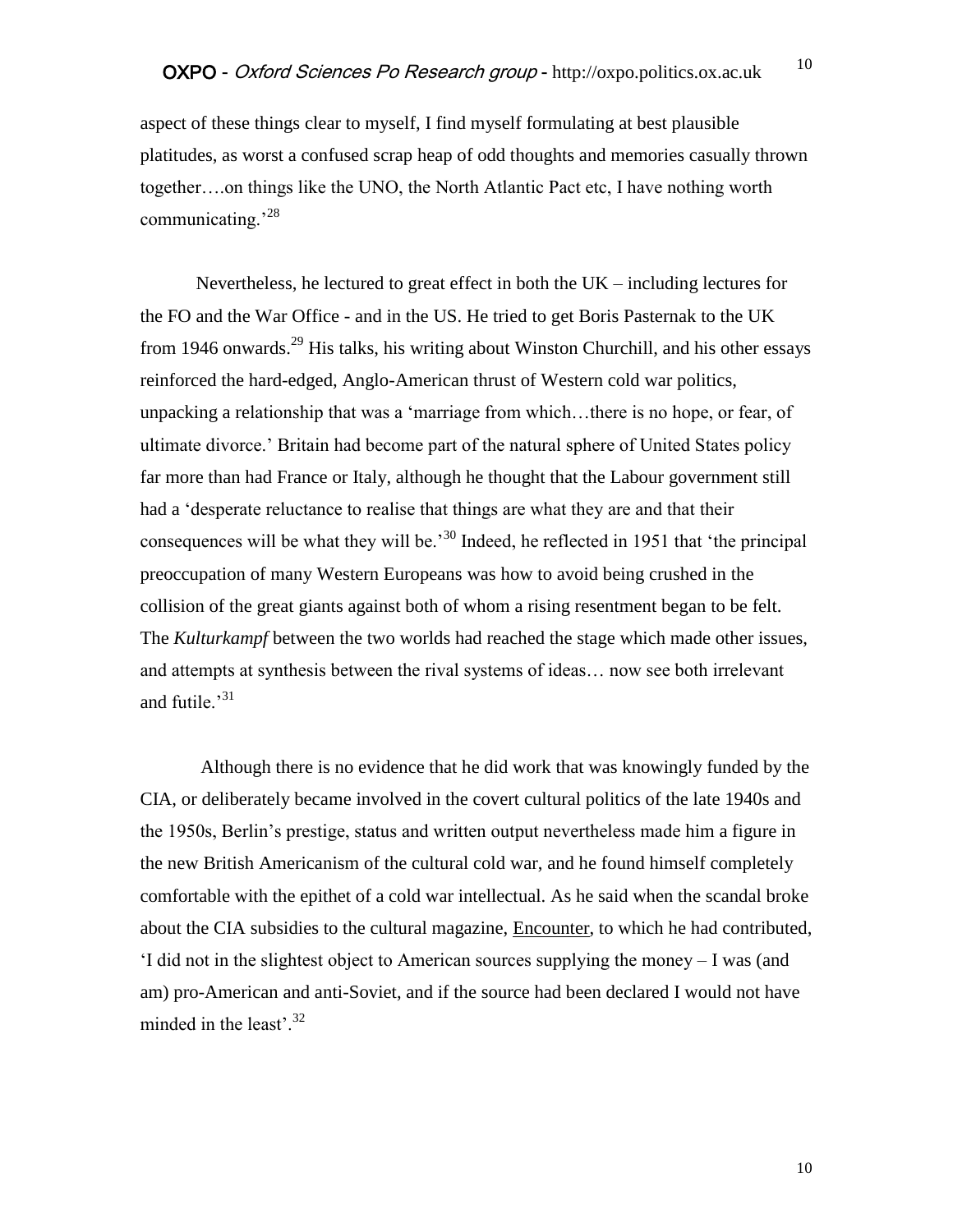The Soviet trip of 1945-6 had made a deep impact on him. He described Moscow as 'fantastic, and tiresome though it sounds, the essence can scarcely be grasped unless one (a) stays there, (b) knows enough of the language to discover what the inhabitants say in streets and buses. …what the Soviet Union seemed to me most like was the severe type of English public school….Marxism is like a school of religion, early morning services for which the boys are allowed to turn out in the bitterest weather….The boys do not exactly believe in the principles of their school with passionate conviction, but they largely take them for granted and acquiesce. Life is really quite tolerable for the conformist majority and hell for the eccentric and sensitive'.<sup>33</sup>

The visit to the Soviet Union of course forms only a small vignette in the complex and varied life of Isaiah Berlin. He was an intellectual who was of assistance to the Foreign Office only on his own terms: when he got bored with reporting on the US, of assisting in San Francisco, or Paris in 1947, he pulled back. He preferred the cultural to the political in the Soviet Union. His contacts with British decision-makers were nevertheless profound and important, but conducted again on his own terms, and in his own way.<sup>34</sup> Yet, at a psychological level, he continually strove to be 'one of us', and the sense of being an outsider continued to infuse his writings, letters, and conversations, even as he became acknowledged as one of the leading members of the British intellectual establishment.

His zionism,<sup>35</sup> his passionate anti-Soviet and anti-communist stance, coupled with his ability to steer his own particular liberal path through and up into the heart of the British establishment give him a very significant place in British postwar intellectual society- and a very particular socio-psychological profile. Berlin was an iconic part of the British cultural cold war, a siren voice speaking to power from the safety of academia, while keeping his distance from the rough and tumble of day to day politics.<sup>36</sup> It is of course impossible to disentangle fully the way in which he reflected the cultural politics of the 40s and beyond, while also contributing to its development. Yet it is clear that he helped his academic colleagues, national and international decision-makers and the informed public, to understand, formulate and shape the big issues of the day, on which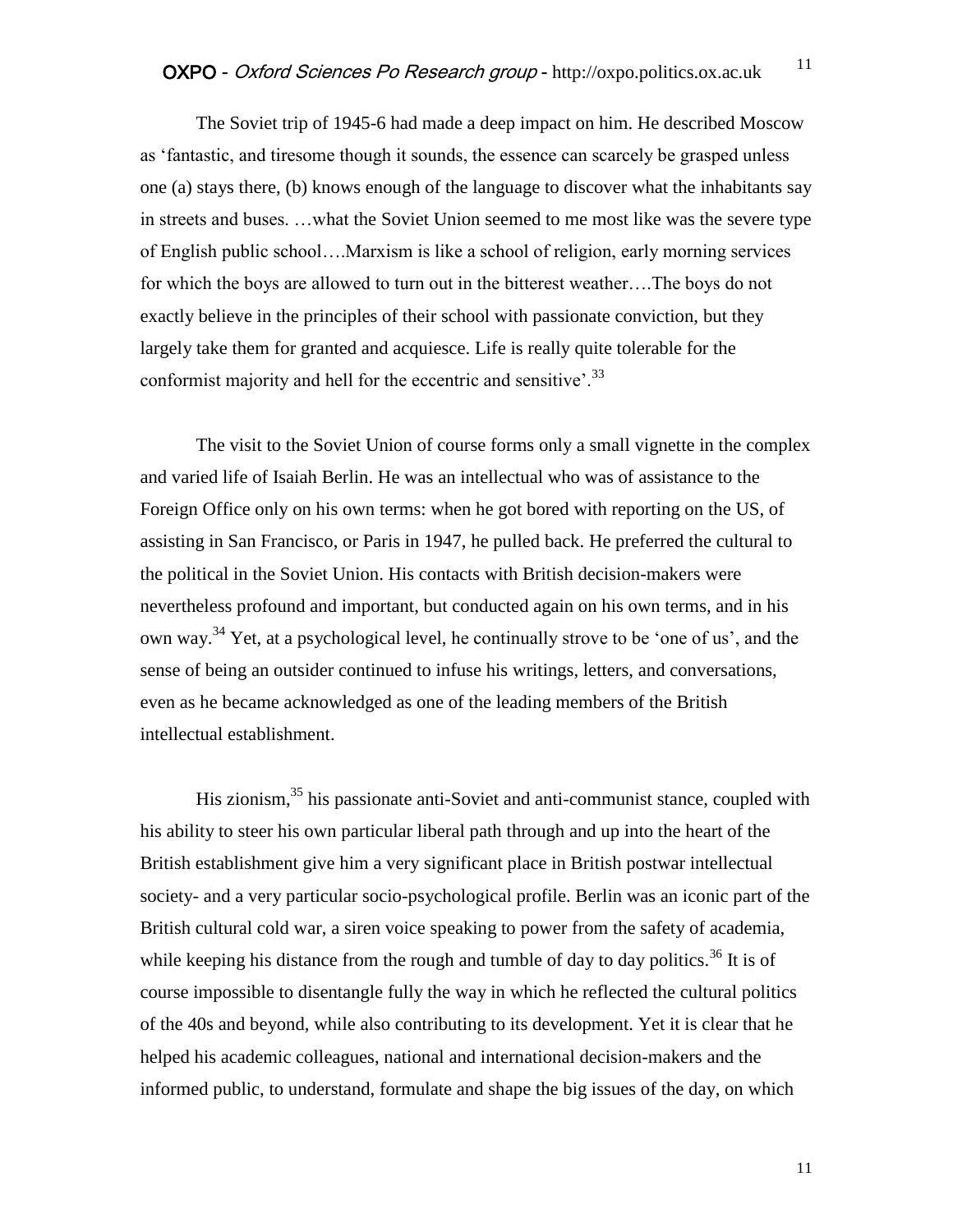government then had to make decisions. His career thus us much about the complex but powerful relationship between at least one university intellectual and the Whitehall decision-makers in the years during which Britain re-invented its cold war Atlanticism, while at the same time emerging as sceptical European great power.

 $<sup>1</sup> HILL$ , Christopher and BESCHOFF, Pamela (eds), Two Worlds of International Relations: academics,</sup> practitioners and the trade in ideas, (London: 1994)

 $\overline{a}$ 

<sup>2</sup> MAJOR, Patrick and MITTER, Rana, 'Culture', and ALDRICH, Richard, 'Intelligence', in DOCKRILL, Saki R, and HUGHES, Geraint, Palgrave Advances in Cold War History, (London: 2006), for up-to-date summaries and bibliographies. BERGHAHN, Volker R, America and the Intellectual Cold Wars in Europe, (New York: 2002)

 $3$  Isaiah Berlin had the great luck to secure Dr Henry HARDY as his editor. Hardy has also drawn together Berlin's archive (now housed by the University of Oxford), and list of his publications, which is accessible at http://berlin.wolf.ox.ac.uk/. Michael IGNATIEFF wrote an authorised biography, Isaiah Berlin: A Life, London: 1998, upon which I have relied for the narrative of Berlin in the 1940s. Ignatieff's book is largely based upon extensive interviews with Berlin over a decade, and the archival material referred to above. Berlin's Jewishness, and his very active but subtle Zionism is not dealt with in this essay

<sup>4</sup> Berlin had a minor physical deformity that would most probably also have precluded him from active service

<sup>5</sup> IGNATIEFF, Isaiah Berlin, 93. BERLIN, Isaiah, Karl Marx, Oxford: 1939

 $6$  ANNAN, Noel, Changing Enemies: the defeat and regeneration of Germany, London: 1995, 225-7; BERLIN, Isaiah, Flourishing: Letters 1928*–*1946 , ed. Henry Hardy, London: 2004, 312

 $<sup>7</sup>$  In 1943, Berlin privileged his personal, zionist interests over the policy of his employer, the Foreign</sup> Office, and then also concealed his own role in leaking information about UK policy. This raises important ethical questions about his behaviour, but these were never known about / confronted by the Foreign Office at the time. Ignatieff also ducks the significance of what it was that Berlin did, by rather shamefully blaming the culture of the Foreign Office, IGNATIEFF, 117-8. Henry HARDY and Jennifer HOLMES say that Berlin's role in Washington was 'a key role representing the British government' although the bulk of his output during this time was in fact assessing the political scene in the US for the British government, BERLIN, Isaiah , Enlightening: Letters, 1946-1960, ed Henry HARDY and Jennifer HOLMES, London: 2009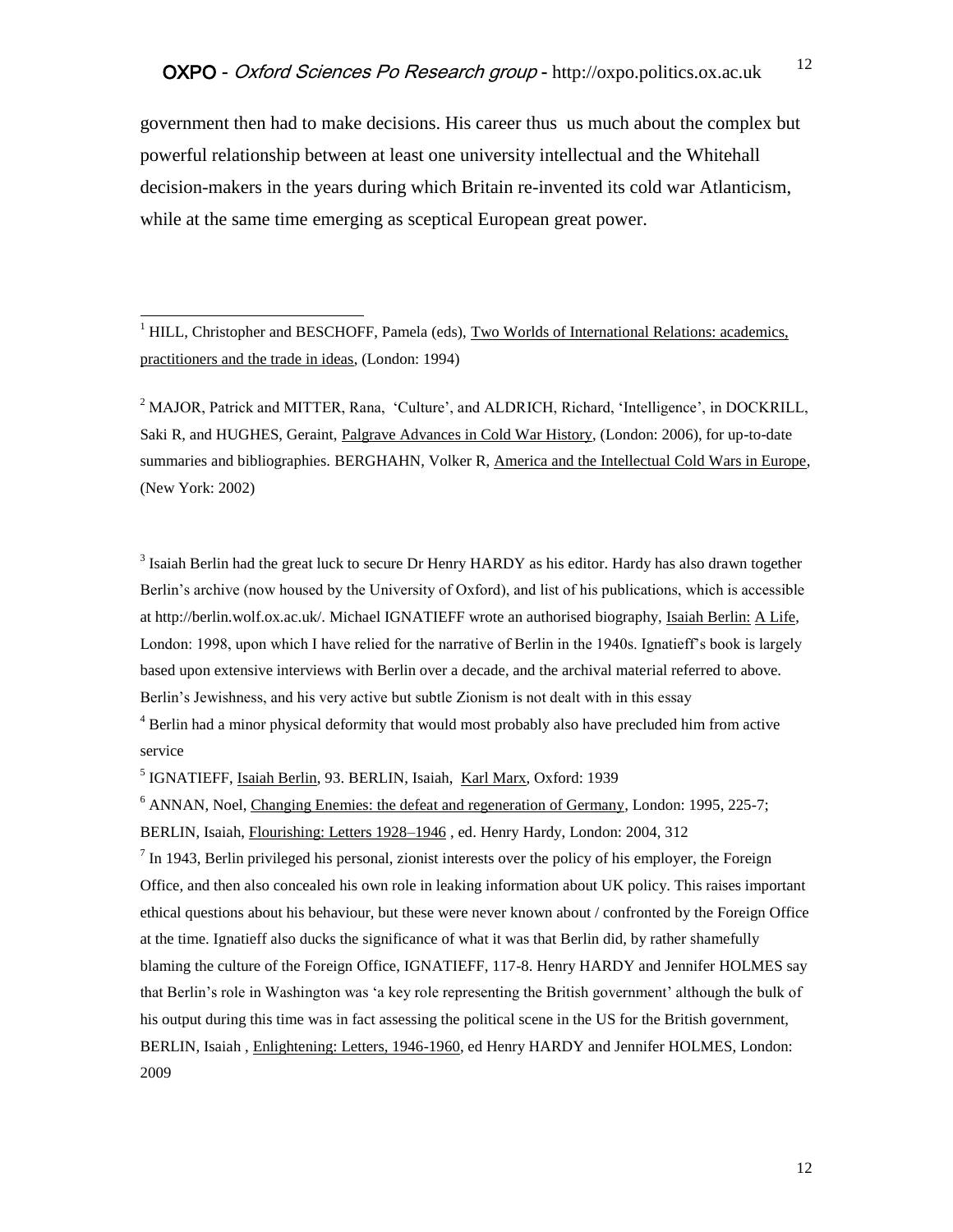$8$  Mss BERLIN (The full archive is in Bodleian Library, University of Oxford, UK. See also http://berlin.wolf.ox.ac.uk/index.html),B/B1.112, Berlin to Arnold J Toynbee, 11.01.1945  $9$  Berlin found Toynbee's proposal 'rather insulting.' There was also a suggestion that Berlin might be made the FO's librarian, or a press attaché in Paris (offered by Duff Cooper), Mss BERLIN, B/B1.112, Berlin to Anthony Rumbold (FO), 11.01.1945

 $^{10}$  Mss BERLIN, B/B1/112, Jock Balfour to Berlin, 27.07.1945. Berlin was given a CBE, (Commander of the British Empire) award in the January 1946 New Years Honours list, no doubt in part a sort of apology, or 'a sop to heal my pride greatly wounded during the month of July rather than a reward for largely imagined services', Mss BERLIN, B/B1/113, Berlin to Frank Darvall, 13.02.1946; Berlin to Bevin, 13.0201946, Mss BERLIN, fol 73. BERLIN, Flourishing, 582-3. The Berlin papers are full of personal comments about his colleagues, and Berlin was particularly critical of Truman's new advisors, Berlin to Sargent, 07.05.1945, Mss BERLIN, B/B1/112, fol 56.

 $11$  Mss BERLIN, B/B1/112, Berlin to Christopher Hill, 29.05.1945, fol 112ff: Berlin to WGS Adams (Warden of All Souls College) 06.06.1945 (119ff)

 $12$  See ROBERTS, Frank, Dealing with Dictators: the destruction and revival of Europe 1930-70, London: 1991. Mss BERLIN, Tompkins to Berlin, 15.04.46, fols 173ff

<sup>13</sup> It was then published as, X, [sic, George Kennan] 'The Sources of Soviet Conduct,' Foreign Affairs, 1947, 25/4

<sup>14</sup> DEIGHTON, Anne, 'Britain and the Cold War, 1945-1955', in LEFFLER, Mel and WESTAD, Arne, (eds), Cambridge History of the Cold War, Cambridge: 2010, Vol I

<sup>15</sup> IGNATIEFF, Berlin, 143. In 1956, Pasternak gave Berlin the manuscript of Zhivago, for publication in the West, IGNATIEFF, Berlin, 147.

 $16$  The accounts given to Ignatieff do not have an entirely convincing ring, combining as they do. unexpected meetings in Leningrad bookshops while being 'minded' by a British Council representative; being pursued by a boorish Randolph Churchill; undertaking the political meetings required of him, as well as falling under the spell of Akhmatova. She was to suffer terribly from the Soviet authorities as a result of Berlin's visits. Six years later, Berlin's uncle, who still lived in the Soviet Union was also rounded up, imprisoned for over a year, and accused being in a spy ring with Berlin; IGNATIEFF, Berlin, 148-169. Wolfson College's professorial poet Jon Stallworthy penned a poem about Berlin and this episode: http://berlin.wolf.ox.ac.uk/tribute/guest1.htm

<sup>17</sup> United Kingdom National Archives (UKNA) FO 371/56725, Isaiah Berlin, 'A Note on Literature and the Arts in the Russian Soviet Federated Socialist Republic in the closing months of 1945'; Roberts to Bevin, No 29; Roberts to Warner, 23 January 1946

<sup>18</sup> Mss BERLIN, Berlin to Harriman, 26.03.1946, fol54, Berlin to Roberts, B.B1.113, fol89

<sup>19</sup> Mss BERLIN, B/B1/115, Fol 28

 $\overline{a}$